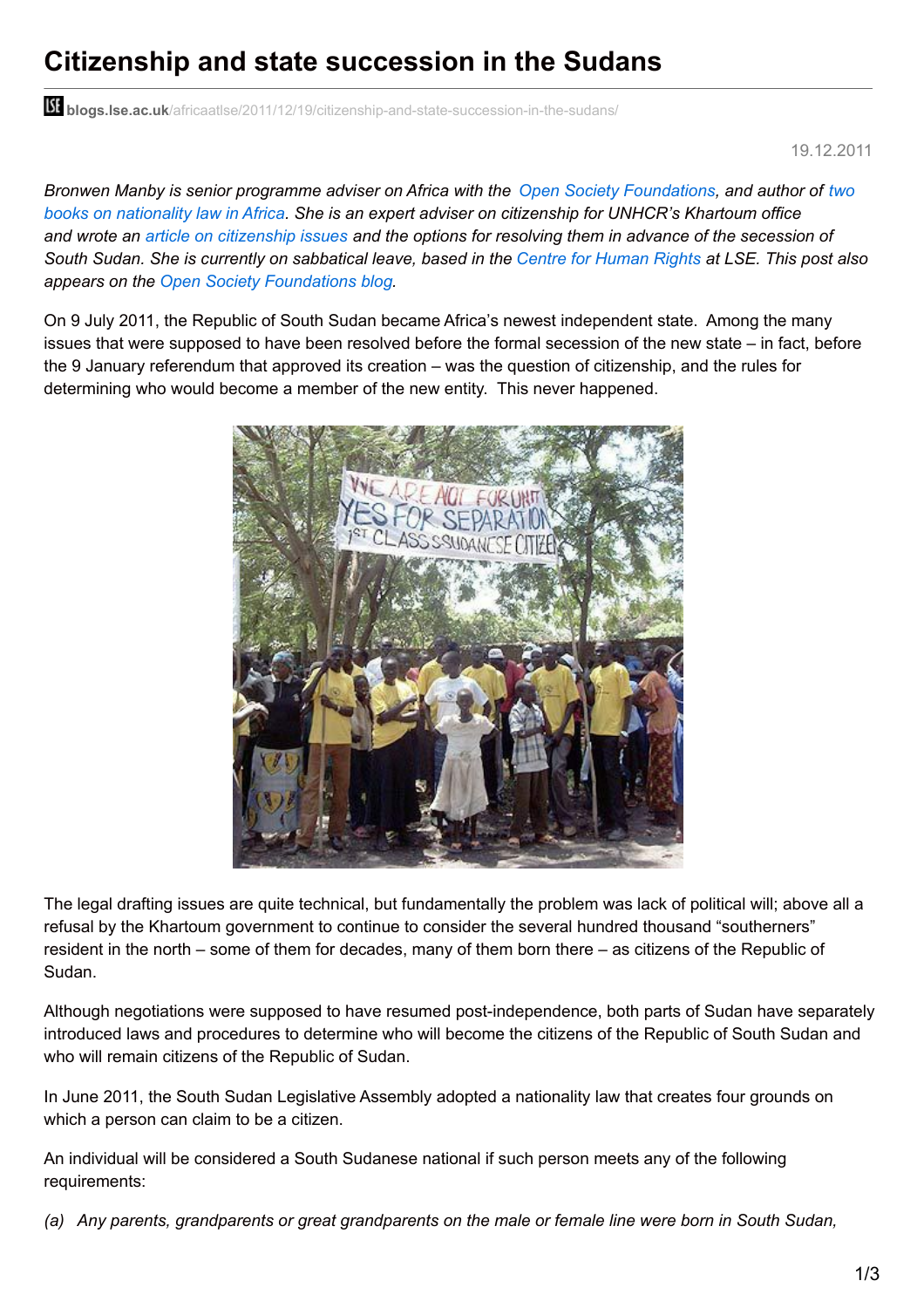*(b) Such person belongs to one of the indigenous tribal communities of South Sudan,*

(c) Such person, at the time this bill came into force, has been domiciled in South Sudan since 1.1.1956 [the *date of independence], or*

*(d) Such person has acquired and maintained the status of a South Sudanese national by an uninterrupted domicile.*

The ethnic definition of citizenship in the second paragraph could create problems for the future in the South: which groups in fact form the "indigenous tribal communities of South Sudan"? Do they include cross-border groups, pastoralists who spend only part of the year in the South, descendants of immigrants from other parts of Africa?

Arguments over these issues have led to bloodshed in a number of African countries. But the addition of other criteria, including ancestors born in the country and long-term residence, mean that at least in theory almost anyone who has a strong link to South Sudan and desires recognition of South Sudanese nationality should be able to get it.

Meanwhile, just after the separation of the two states, the National Assembly of the Republic of Sudan adopted amendments to the 1994 Sudan Nationality Act that take Sudanese nationality from any person who the government of Khartoum believes has the nationality of South Sudan – even though dual nationality with other states has in fact been allowed in Sudan since 1994. The law now states that:

An individual will automatically lose his Sudanese nationality if he has obtained, de jure or de facto, the *nationality of South Sudan.* [unofficial translation]

The law provides no process to allow a person to argue that he or she has not obtained the nationality of South Sudan (or even to renounce any such right in order to remain a citizen of the Republic of Sudan).

The paradox is that the very broad terms of the South Sudanese law, which appear to attribute nationality automatically to those eligible even if they are resident outside the territory of South Sudan, allow Khartoum to argue that a very large number of people (anyone with one great-grandparent born in South Sudan) are "really" South Sudanese and thus automatically lose their Sudanese nationality.

Although the authorities in Khartoum have said that there will be no mass expulsions, those whom they regard as southerners have been told that they have nine months – until 9 April 2012 – to "regularise their status", but have not been told what this means in practice.

Meanwhile, Khartoum has also adopted a new civil registration law and biometric identity card for its citizens. In principle, this a welcome step to improve birth registration and documentation of citizens, so that they can access their rights.

In practice, the process of application for the new ID cards is being used to deprive southerners in the north of their status there, and southerners are being fired from employment and deprived of access to social services. Even those individuals with a parent from the north (and the other from the south), who under the constitution have an "inalienable right" to Sudanese nationality, are reportedly facing difficulty in obtaining the relevant documentation to prove it.

Faced with this situation, several hundred thousand people of southern origin have already headed south over the past year, on their own or with the assistance of the UN; tens of thousands of others who have made the first steps to returning, selling their homes and many of their possessions, have found themselves stuck in temporary camps.

A group of African civil society organisations known as CRAI, the [Citizenship](http://citizenshiprightsinafrica.org/) Rights in Africa Initiative, supported by the Open Society [Foundations](http://www.soros.org/initiatives/justice/focus/statelessness), has petitioned the African Union and its leading human rights body, the African Commission on Human and Peoples' Rights, to take steps to protect the rights of people of South Sudanese origin living in the Republic of Sudan.